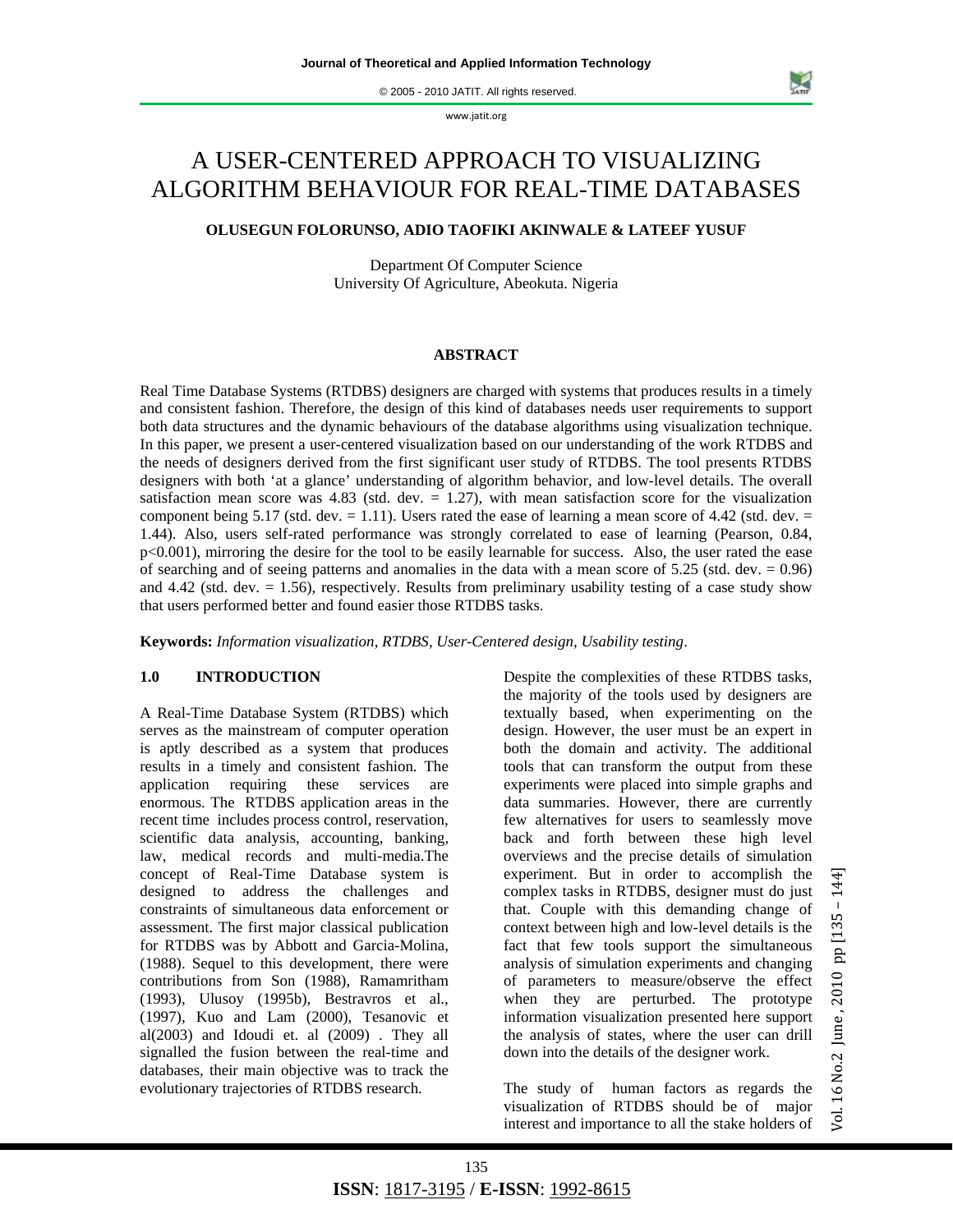the system, especially RTDBS users and RTDBS visualisation developers who are competing in a very lucrative and competitive market, but unfortunately as stated in Folorunso and Ogunseye (2008), there have been very little concern shown towards the study of user acceptance and requirements in this sensitive area. We believe that the study of performance/Algorithm behaviour may be mitigated using visualization techniques. Keeping the human analyst "in the problemsolving loop" may be facilitated through information visualization, which uses computer graphics to amplify cognition by taking advantage of human perceptual abilities (Card, Markinlay and Shneiderman, 1999).

Our research seeks to gain and understand the human RTDBS related tasks in order to design support tools that build on the strengths of both human analytic skills and machine processing and display capabilities. This paper will present the results from our user requirements gathering activities for information visualization support for RTDBS and introduce a prototype visualization tool called RT-DANGO designed to aid analysis in one specific RTDBS task.

# **2.0 DESIGN VISUALIZATION**

A novel collaborative visual analytics application for cognitively overloaded users in the astrophysics domain was described by Cecilia et al., 2009. The system was developed for scientists who needed to analyze heterogeneous, complex data under time pressure, and make predictions and time-critical decisions rapidly and correctly under a constant influx of changing data using visualization and analysis techniques to enable a team of geographically distributed domain specialists to effectively and remotely manoeuvre a custom-built instrument under challenging operational conditions. One of the

most important lessons learnt was the importance of forming closely integrated, interdisciplinary teams where members from all fields are involved in the participatory design process from the beginning of the project. Noting that the effective, usable interfaces for complex, timecritical scientific decision-making requires both domain expertise and software expertise, and the two must be closely intertwined for the ultimate success of the project.

Folorunso & Akinwale (2010) proposed a visualization tool / framework which has good extensibility for plugging in new data sources, supporting new data models, visual presentation types and allowing new graph layout algorithms. They presented the tool as an aid to academic research and teaching in the field of relational database systems and in practice to help database developers compare different solutions for database schemes with respect to normalization.

Folorunso et al., (2008) described Real Time Database System (RTDBS) as the mainstream of computer operations which aptly described as a system that produces result in a timely and consistent fashion. From the result gathered, he observed that the RTDBS designers are interested in seeing how their algorithms behaved, he then proposed an extendable framework using Model-View-Controller paradigm which was adopted for this paper. We therefore, followed a high-level process model consisting of monitoring, exploratory/confirmatory analyses and response. In a real-time database system (RTDBS) transaction travel through various components until their termination. Here, a RTDB system model is presented with all its various components described in figure 2. The model used, though modified was first proposed by Stankovic et al. (1991).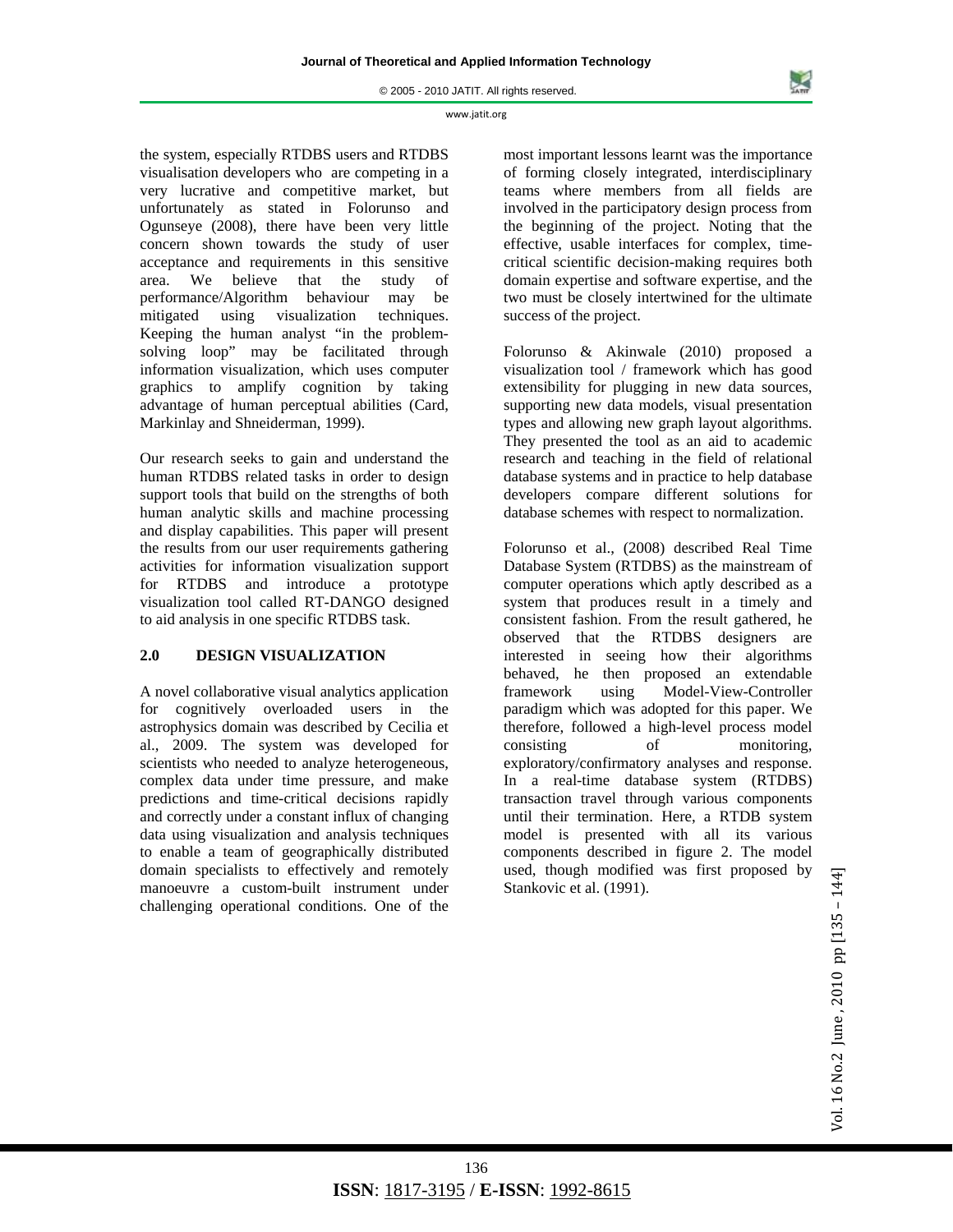© 2005 - 2010 JATIT. All rights reserved. www.jatit.org Submit Transaction Abort Buffer Concurrency Admission access Control Control Terminate Buffer Access Miss Hit Priority Assignment Restart Re-Submit Request / Release Data object Disk Visualization Computation tool (RT-DANGO)

Figure 2: Architecture of the RTDBS with an embedded visualization output tool (RT-DANGO). Modified from (Stankovic et al, 1991)

#### **3.0 USER REQUIREMENTS**

In order to determine the actual needs of RTDBS experts, we conducted a user study through contextual interviews with diverse cross-section of RTDBS experts. Our findings revealed that most of our respondents are 'Application users' that have more than 5 years experience relating to banking applications, their major reasons for using RTDBS was for the realization of a key banking requirement which include the ability of customers to transact business from a branch other than that where his account is domiciled in Nigeria. The trend today is having a wide area network linking all the branches of the bank to central server at the head office. A further development in this direction is the extension of a bank's services to the internet. Customer accounts and other information will be stored in a bank-wide database hosted by the central server. Such architecture poses a number of challenges such as interruption of the communication link at the middle of an update and an account being updated simultaneously by two or more staff on different workstations and even different geographical locations. This is further complicated by a need for each branch to maintain a local database of its customers. The local and central databases are updated simultaneously each time a transaction occurs. The local database is reverted to when the central database is not available due to various reasons including a break in the communication link. These requirements have been realized in our applications by using features of database management systems such as transaction, twophase commit, etc. Most users realized that, defining the deadline for a task has not been easy because several factors determine the speed of operations at any point in time. Such factors include the number of active workstations, the speed of the communication channels in use and the capacity of the servers. Furthermore, the version of the RDBMs we used does not seem to have facility for enforcing such deadlines if definable. Users also noted that the failure of one transaction jeopardizes the execution of the remaining transactions within the task. Users agreed that RTDBS run characteristics to be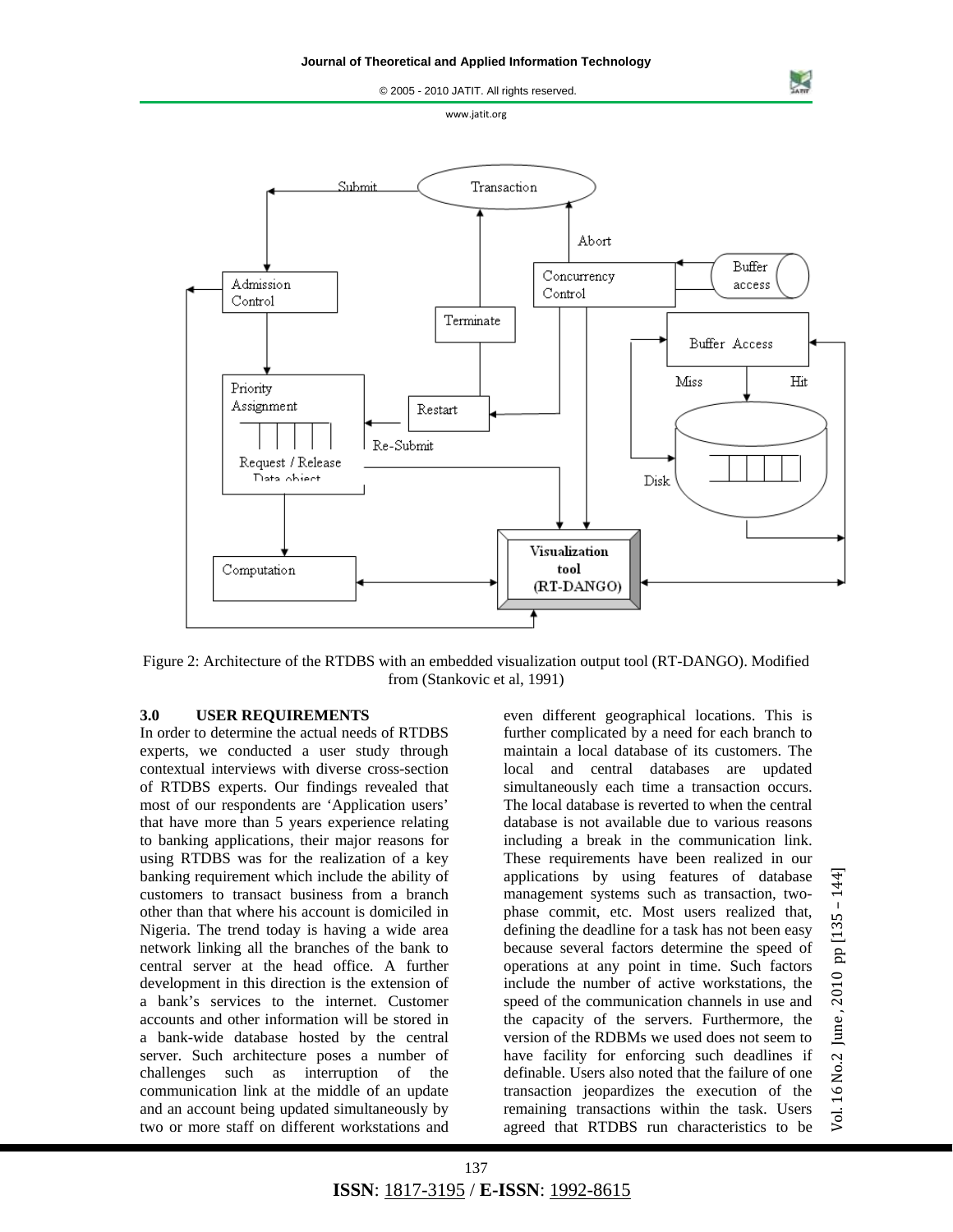considered in order of decreasing priority are transaction scheduling, memory management, admission control, I/O. They believe if the above typical characteristics are to be represented, the health of system will be quantitatively measurable, this will lead to the adoption of solutions to be adopted under such circumstances will be based on facts and not hunches. A user defined selection of representative transaction will also be an advantage. This is because where system degradation is caused by transactions some specific attributes or class of transactions may be the cause. Thus the ability of the user to select the set of transactions to be analyzed at any point in time will aid faster diagnosis of the problem.

The most common form of RTDB interaction is that of set-up and run; i.e. the algorithm and its parameters are defined in a set-up phase, and then executed in a run phase. The resulting output is typically examined after execution with any interesting solutions being further scrutinized at the user's discretion. Visualization however offers two-way interaction throughout a RTDB execution. This could be applied simply to permit some control over the speed of

#### **Consider the figure below:**

#### $\triangleright$  Domain analysis



User's were asked how helpful, or destructive they will find execution controls through the use of a control panel to run, pause, step forward, step backwards, save a snapshot, and/or stop. The response was that such control panel will be helpful since it will make it easier to detect the exact step(s) in a process responsible for performance degradation which could lead to performance enhancement.

# **4.0 VISUALIZATION DESIGN FOR RTDBS**

This section presents **X-builder**, a RTDBSvisualization framework. This framework is based on object-oriented development model. Wolfgang (1995) defined An application framework as an entity consisting of ready-to-use and semi finished building blocks. The idea of X-Builder came from the statement i.e. "extra building blocks".



Figure 4. The Architecture of the RTDBS visualization framework. The three main modules: view, mapping and navigators, are shown in rectangular boxes. However, X-Builder links the navigator module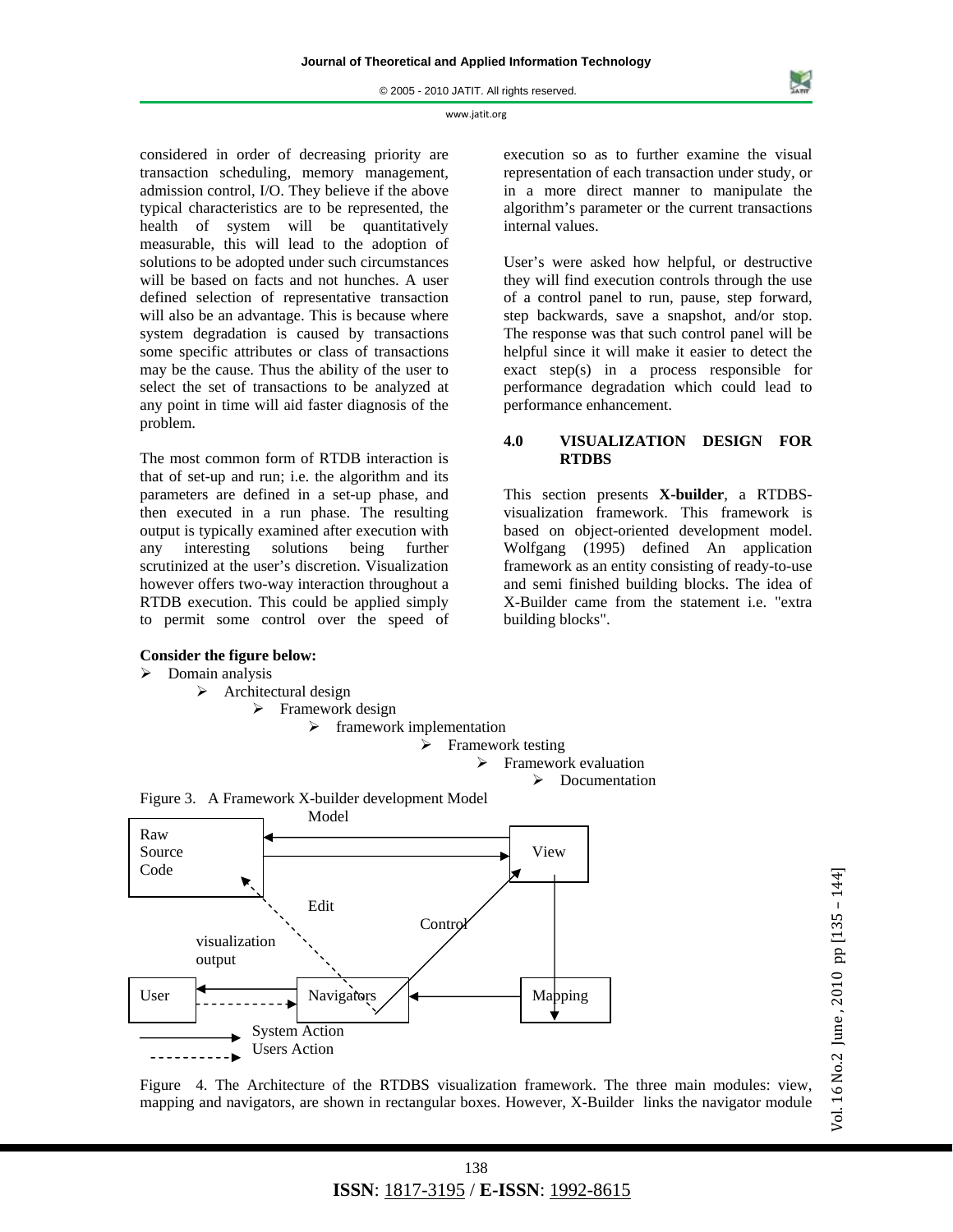to the visualization source module in order to enable the user's editing of the RTDBS parameters or components.

X-Builder, the primary data structures in the Database Visualizer, is a visualization specifically designed to support the detail oriented analysis task of RTDBS for RT-DANGO. This main visualization provides an overview of RT-DANGO using the X-Builder framework which can reveal patterns in the data and also help in understanding the runtime characteristics algorithm behaviour of Real-Time Database System. For example, in Figure 6, an example screen image taken from RT-DANGO is revealed using algorithm in figure 5. This example includes a single view, a coarse-grained (miss ratio versus number of transaction graph), button screen and two navigators and combo box generated data. This main visualization provides a high level starting point for analysis, but because details are crucial in this task, analysts can examine individual data packet details. RT-DANGO is **R**eal-**T**ime **D**atabase **AN**imation **G**enerati**O**n

The prototype was implemented with Visual Basic Version 6.0 on an IBM compatible PC running on Microsoft windows. Data can be captured live or read into the tool. Due to space limitation, only those features necessary for illustrating the functionality of X-Builder framework and building RT-DANGO were fully implemented; especially the 2D miss ratio line plot views, the fine-grained mapping and the control panel for navigation. These components were used to produce RT-DANGO Data computation, selector and Augmented Graphs. The miss-ratio versus number of transaction time graph uses the same DATASET as the finegrained view of the visualization.

Within RT-DANGO, any changes made to the selection range will cause the entire miss-ratio versus number of transaction graph to be drawn again. Redrawing the contents of the graph involves clearing everything

 Procedure GenerateGraphicalVisualization Declare InitialTime Declare Array FinalTime For  $r =$  InitialTime yo FinalTime step 0.1 If r mod FinalTime $/20 = 0$  then Array( $r*10$ , 1) = "" Array( $r*10, 2$ ) = 0 Next r Select case ChartType option Case1 result.ChartType = Type2dBarChart Case2 result.ChartType = Type2dLineGraph Case3 result.ChartType = Type2dPieChart  $\text{Case4}$  result. ChartType = Type2dXY Else Case resultChartType = Type2dLine End Select For  $r =$  InitialTime yo FinalTime step 0.1 Array( $r*10, 1$ ) = "" ProbabilityRatio =  $r/(Exp(1-r)*WaitingTime)$ ) TheItem = Format(r, "0.00" & vbtab & Format(ProbabilityRatio, "0.0000") MSFLEXGen value.AddItem TheItem Array( $r*10$ , 2) =  $r/(Exp((1-r)*WaitingTime))$ MSCResult.ChartType = Array Beep: Beep: Beep: Beep Next r End Procedure

Figure 5: ALGORITHM FOR CONCURRENCY CONTROL (MISS PROBABILITY)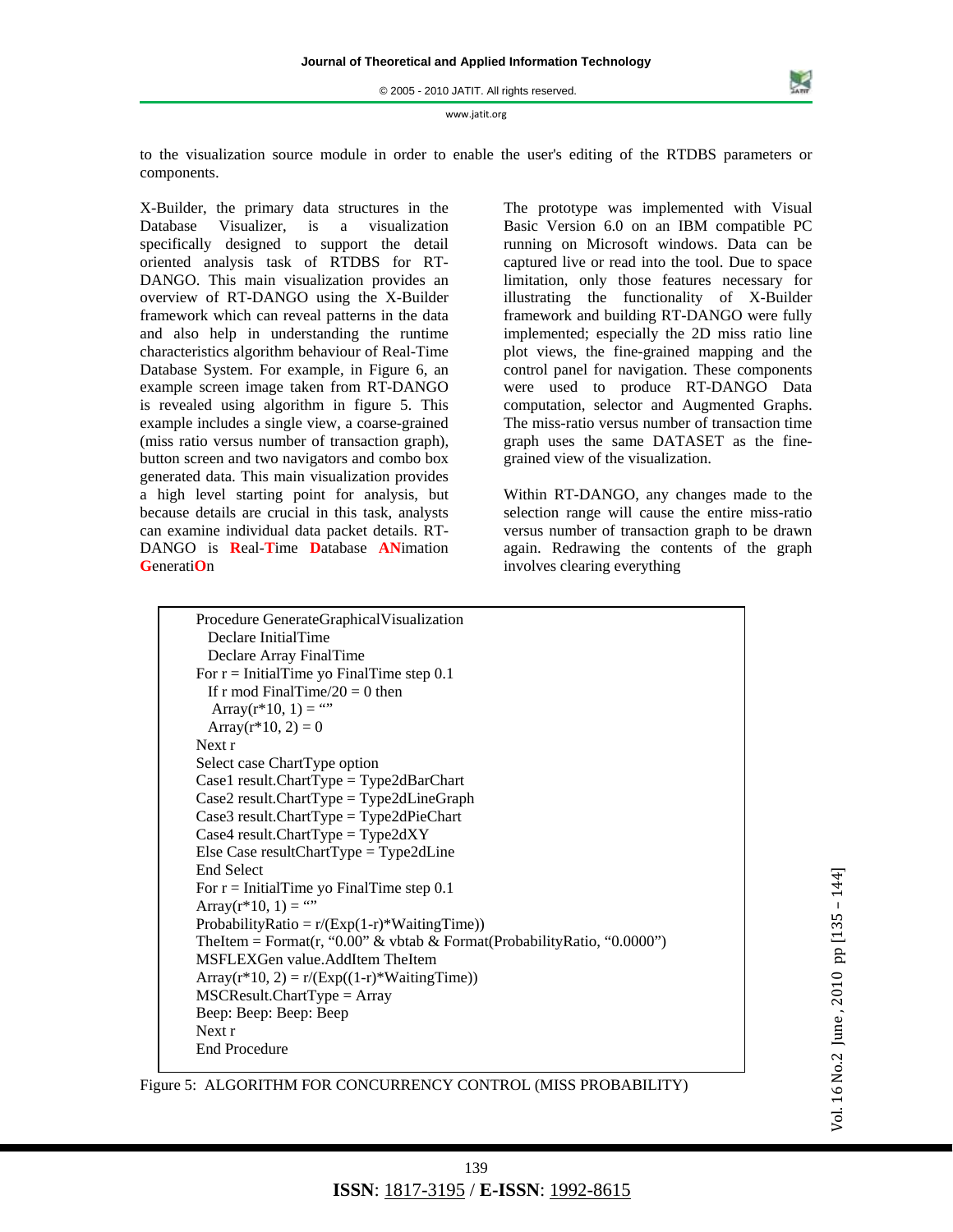## **A. From Requirements Gathering to Design**

While functionality is currently limited, the basic structure takes into account several of the requirements from the users, notably the need for simultaneous high and low-level views within a single display. Because RT-DANGO is designed for analysis, exploration rather than speed is emphasized. In the analysis phase, the analyst has a hypothesis of what they are looking for and are often trying to prove or disprove the accuracy of an event and determine its severity. In learning how analysts perform the analysis task and how they transition between tasks, we determined that time would be the focus of the visualization because it is most often used as the starting point for the analysis task. Time is the central theme of RTDBS for several reasons:

• Result must be produced in a timely and consistent fashion.

All data may not be permanent, some may be temporal

• Transaction has time constraints which require that the transactions are executed in such

 order that no deadlines are violated, requiring that scheduling algorithms and concurrency control are time cognizant.

Meeting the deadline of a transaction might be more important than an exact result.

 Therefore temporal inconsistency is acceptable in some situations in order to guarantee that the deadline is met, i.e., the correctness of the result is traded for timeliness by relaxing consistency. Also by using imprecise computation techniques, which have significantly smaller execution times

met.

## *B. Data Source*

RT-DANGO can be applied directly with its current functionality or extended through the application of the X-BUILDER framework to provide and enhanced data input and output

• *Familiarity*: All of the participants were already familiar with X-Builder interface, so we

 wanted to take advantage of this knowledge.

• *Flexibility*: A visualization that uses this source of data allows RTDBS analyst to collect

 data remotely on any platform, and bring the data set to their workstation for analysis.

• *Details*: Because RT-DANGO is designed to support the analysis task, the data needed to include low level details unavailable in many other data sources. Using this kind of data does involve a compromise, however, because data can grow extremely large very quickly, the current version of the prototype can run out of memory.

#### C. User Interface

This subsection describes the individual views and navigators available in RT-DANGO. Figure 6 showed example screen shot taken from RT-DANGO containing a coarse-grained miss ratio versus Number of Transactions, miss probability versus arrival rate, (Bottom), a fine-gained visualization (top right), a text boxes range selector (top left).

than the original transaction, the deadline can be<br>  $\overline{\mathbf{F}}$  Concurrency Computation - Miss Probability Parameters erated Value: Waiting Time:  $\sqrt{5}$  $\overline{\phantom{0}}$ .<br>Arrival Rate  $0.30$ <br>0.40<br>0.50<br>0.60<br>0.70<br>0.80  $0.0091$ 0.0199<br>0.0410 Initial value:  $\boxed{0.10}$ Ok Final value: 0.90  $0.0812$ 0.1562 Cancel 0.2943<br>0.5459 .<br>Graphical Result Graphical Visualization of Concurrency Control (Miss Probability)  $0.5$ Vius Prebability  $0.4$ 0.3 0.2  $0.1$ **\$50000000 101** <u>|Qigi|%%5</u> Start $\parallel$  2  $\odot$  $9:06 P$ 

# Figure 6: Description of an interface design of visualizing Miss Probability

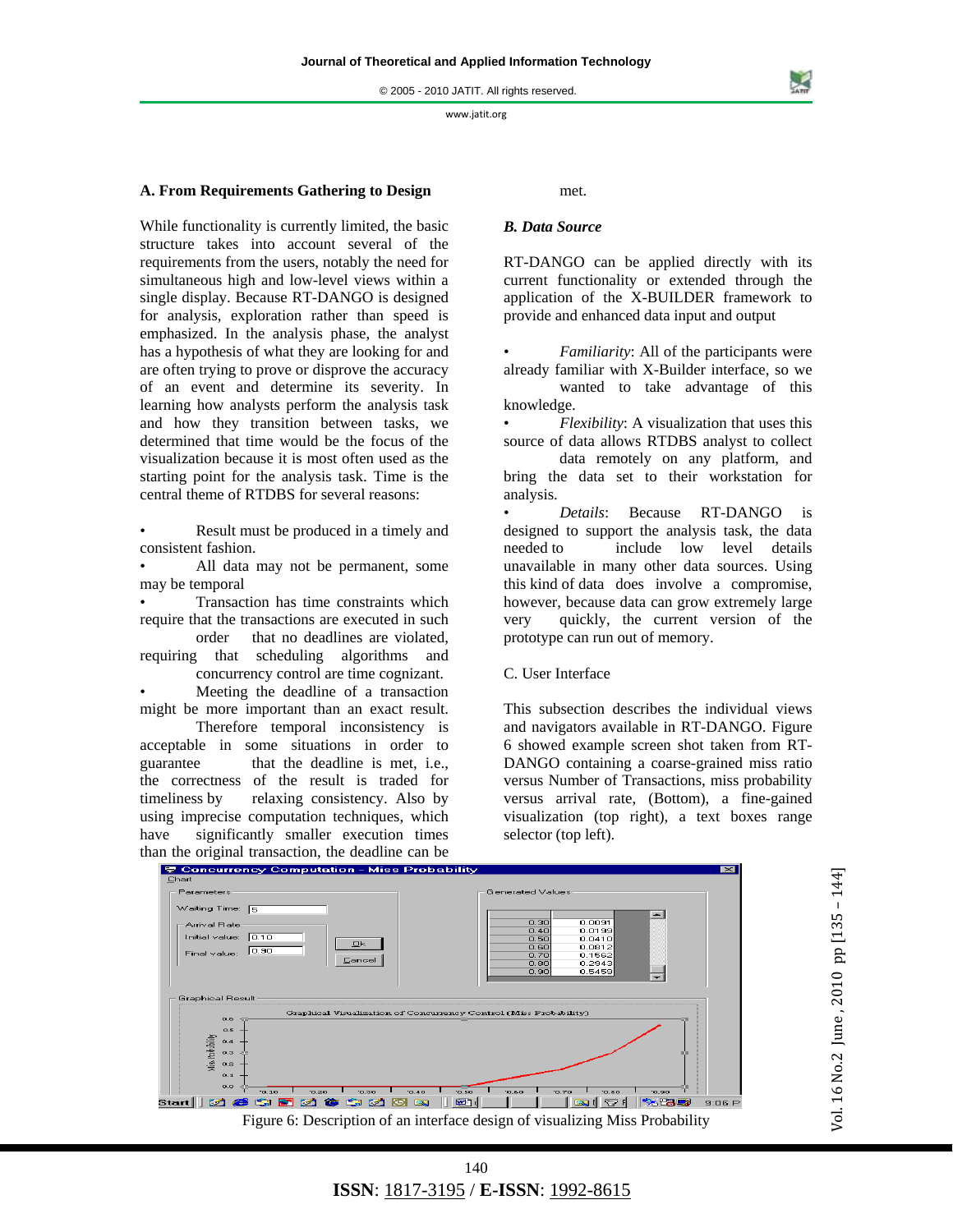The design features of each component are described in the remainder of this subsection. The "augmented Miss probability versus Number of transaction graph" shows the result of the RTDANGO's run. The values of the miss Ratio computed are plotted on a single line graph (see figure 3). Visualizing the work of the algorithm presents the user with more direct view of the RTDBS behaviour than visualizations of the code or the "low-level" data values, this work may be a useful educational debugging aid used

selectively as it presents so much fine-grained, detail of the RTDB runtime characteristics execution.

The "fine-grained view" presents the values of selected miss probability and their Number of Transactions values. This view is coupled to the visualization and supports the user's further investigation of the RTDBS behaviour. When the view is displayed the user can monitor the behaviour as it happens.



Figure 7: Offline visualization of Concurrency control (Miss Ratio)

Results from Graphical Package: MS-Excel

For comparative studies, figure 7 also shows the former method of displaying performance behaviour graphically through electronic spreadsheet program of which the features are not easily monitored dynamically. The inherent characteristics of the data being visualized are not visible. Comparative studies of figures 6 and 7 above answer the questions raised earlier.

The user has control over the various aspects of the display through the control panel. The waiting time is set using a combination of initial value and final value numeric text. By starting with a lower initial value to a higher final value, concurrent values are randomly generated which is visually animated in the graphical control area. If the values are changed, the random data is

regenerated and the graph redrawn to reveal the present status of our RTDBS. The interval is calculated to display the entire data set; so an overview of the entire data set is presented to the analyst from the start. This combination of the time interval and the waiting time determines which portions of the data set are drawn on the screen. This two-stepped operation is somewhat clunky and will be modified in future versions.

# **5.0 USABILITY TESTING**

We performed usability testing of RT-DANGO with 190 respondents. 29 are interested primarily in the theory of RTDBS and they are referred to as "RTDBS theory group. Those concerned in the application of RTDBS but as a direct result of their interest in RTDBS research and design are referred to as the "RTDBS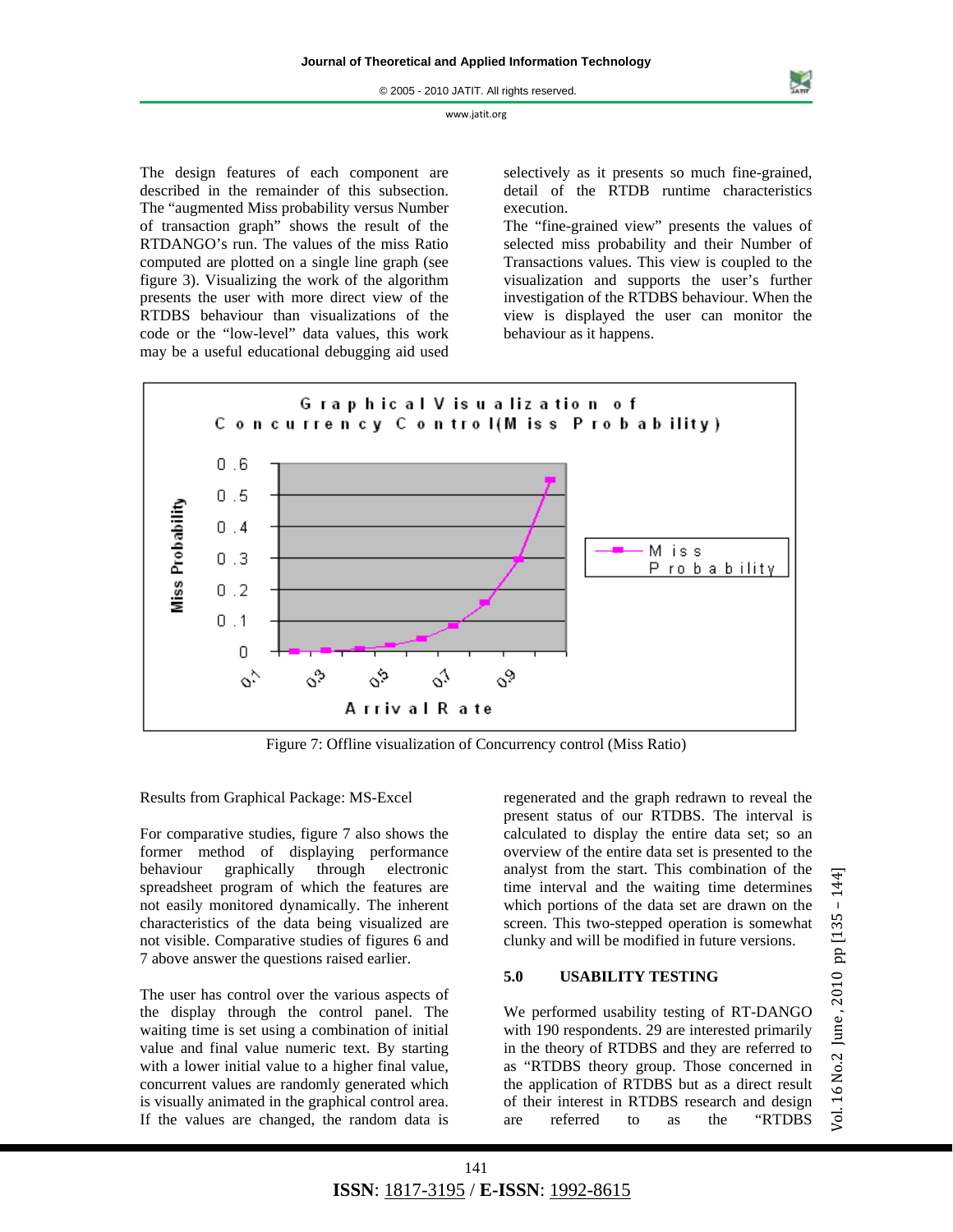research/designer". They are 79 in numbers. The last group of 82 respondents are concerned primarily with the using or solving problems, for which RTDBS offered an effective approach are referred to as the "Application group".

The format of the testing was split into three sections: a think-aloud exploration period to familiarize the users with the tool, a timedirected task period measuring performance and perceived difficulty, followed by a satisfaction questionnaire. Our RTDBS users are highly computer literate, often experienced in the use of more than one computer platform and familiar with programming in more than one computer language. Their area of application varied widely. Examples included research on different problem representations, the role of concurrency control and recovery, admission control, intelligent networks or cooperative systems. There were too few common domains to derive any application oriented categories although (when relevant), the respondents' motivation was used to form groupings. The respondents were motivated by their interest in RTDBS, or by a need to solve a problem for which RTDBS were appropriate problem solving approach. Those that were interested in RTDBS could also be further divided into those working on the problem-independent theoretical aspects of RTDBS.

All of the participants adhered to a similar, highlevel task model consisting of three broad phases: monitoring, analysis, and response. The monitoring task focuses on monitoring the RTDBS itself, but also includes the surveillance of other monitoring systems as well. The transition between monitoring and analysis occurs when the RTDBS alert or other trigger event is generated. In moving from monitoring to analysis, the analyst will triage the event, determining instantly if further analysis is required. If the event is determined to warrant further investigation, the next phase is a much more detailed analysis of the event. In moving from analysis to response, a diagnosis of the accuracy and severity of the event is constructed. This section focuses on the monitoring and analysis tasks as they pertain to information visualization support. Participants were deeply mistrustful of techniques that used "black box" methods for clustering or organizing data. While clustering or aggregation of data is likely to be a necessary component of any information

visualization with such vast amounts of data to visualize, participants wanted to understand *how*  the data is clustered. That is, the visual layout should be intuitively understood by the user, exposing rather than hiding the reasoning for the structure. It is not enough to provide users with the ability to easily recognize an anomaly; a RTDBS analyst must know *why* it is anomalous in order to construct an accurate diagnosis.

The respondents were asked about the difficulties encountered while defining deadlines with task and transaction of RTDBS. They agreed that neither task were difficult or important to the outcome of the RTDBS. But researcher group considered the task both difficult and important. The advantages and disadvantages of visualizing the runtime characteristics of RTDBS was generally considered for identifying the deadline across different factors such as concurrency control, admission control, memory management, disk scheduling. Some respondents considered this to be of no advantage. This disadvantages noted here relate to the scalability of the visualization, in that it may present too much information and slow down the RTDBS, or the information presented may confuse the user or may be difficult to represent. The respondent's motivation did not appear to have a profound effect on their approach to using RTDBS. The difference between the opinions expressed by some of the theory group respondents and those of the research and applications groups were quite distinct. Those who belong to the theory group were primarily interested in their understanding of RTDBS. To them the application of RTDBS was to further their understanding through experimental fasting. The theory group respondents did not explicitly discuss their problems when they were asked to identify any difficulty they experienced. These users identified how interesting they found each step. The black-box approach of RTDBS produces results. However, users are unable to make improvements on the design or track down any possible causes of error because they do not know how the solutions are produced.

The respondents were generally in agreement that visualizing the runtime characteristics of RTDBS would be helpful for seeing performance behaviour of RTDBS most especially what goes on within the RTDBS as this would produce so much information to be of use. Enabling the user to select a subset of solutions from each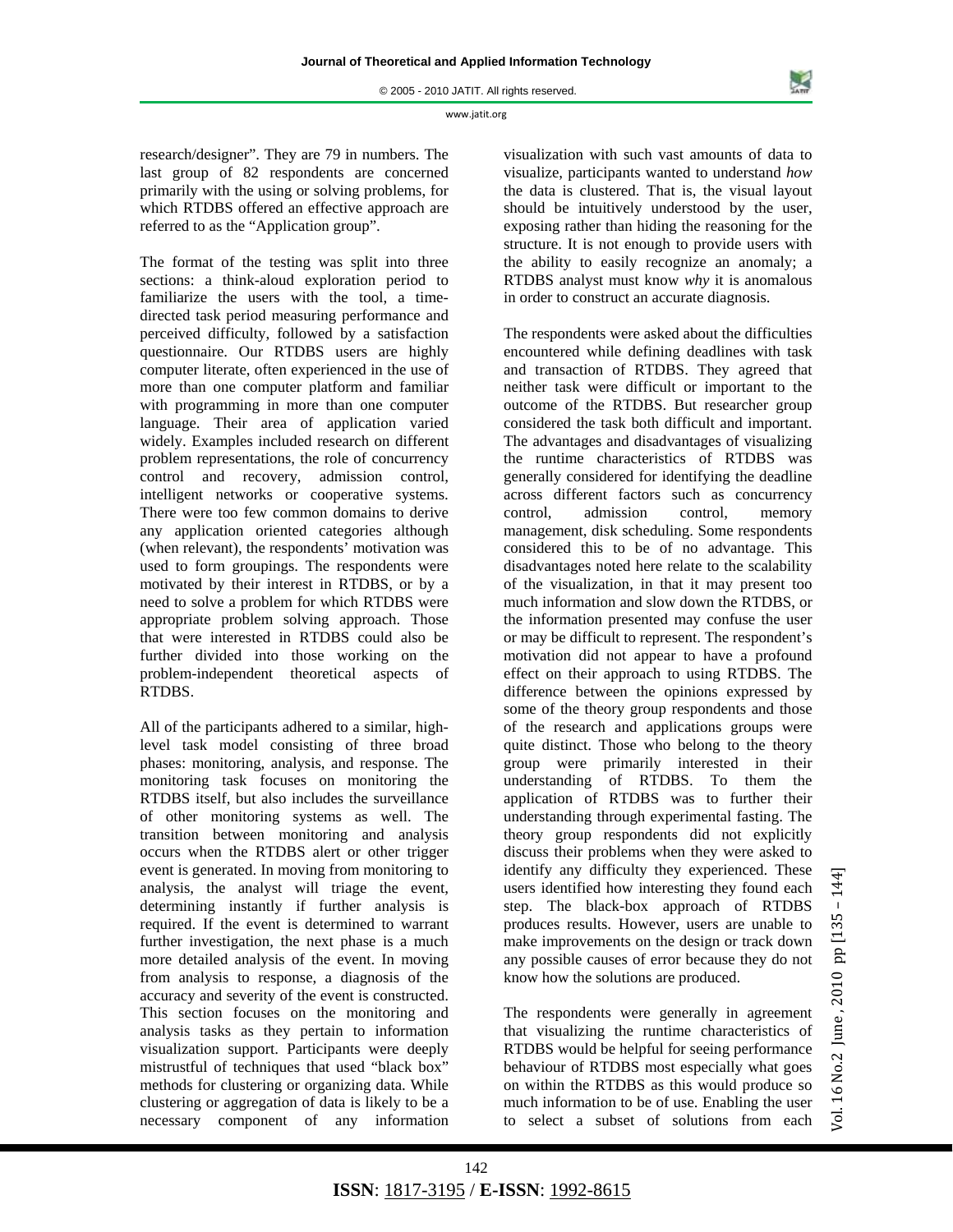© 2005 - 2010 JATIT. All rights reserved.

#### www.jatit.org

characteristic under observation would reduce the information overload but this introduces problems regarding the user's ability to select any of the runtime characteristics to visualize. However, emphasizing was for a flexible visualization environment in which the users can construct their own visualizations which is specific to the algorithm they are using or the problem domain being explored. Five of the respondents made comments as follows: The first suggested the development of a system monitoring program to interact with operating system. The second indicated a preference for supporting the design of a RTDBS rather than visualizing their execution. The other three respondents lay emphasis on the need for a tool that was generalizable and flexible. Generalizable in terms of being suitable for a range of RTDBS runtime characteristics and flexible in terms of being easy to change and suitable for visualizing information from an individual RTDBS run as well as from series of runs

Overall, users were generally satisfied with the tool and found it easy to learn and use, with one user commenting: "I like being able to look at the entire series of computers at a glance." The overall satisfaction mean score was 4.83 (std.  $dev. = 1.27$ , with mean satisfaction score for the visualization component being 5.17 (std. dev. = 1.11). Users rated the ease of learning a mean score of  $4.42$  (std. dev.  $= 1.44$ ). Also, users selfrated performance was strongly correlated to ease of learning (Pearson,  $0.84$ ,  $p<0.001$ ), mirroring the desire for the tool to be easily learnable for success. They also rated the ease of searching and of seeing patterns and anomalies in the data a mean score of  $5.25$  (std. dev.  $= 0.96$ ) and  $4.42$  (std. dev.  $= 1.56$ ), respectively. These preliminary results support the idea that visualization such as RT-DANGO can aid users in gaining an understanding and findings in RTDBS.

# **6.0 CONCLUSION**

Usability testing of an information visualization is always a difficult task, and we present here one of the first evaluations of a visualization in the RTDBS domain. While the participants in our evaluation are relatively experienced in RTDBS, our hope is that a visual tool such as RT-DANGO will also assist RTDBS students' analysts to understand the concept behind

RTDBS. We have demonstrated the importance of user involvement in both providing a baseline understanding of RTDBS work and how this understanding can facilitate the design of tools to support that work. From this understanding of RTDBS analyst's work we developed a simple task model: monitoring, analysis, and response. Many of the currently available information visualizations designed to support RTDBS appear most useful in the monitoring task, particularly in providing situational awareness. Instead, the RT-DANGO prototype focuses on the analysis task, providing a linked display of a high level overview that serves as the starting point for analysis with the low-level details needed to make an accurate diagnosis. RTDBS analysts often begin the analysis task with a hunch or hypothesis about an event based on experience and the event itself. The overview display creates a high-level picture of the RTDBS. RT-DANGO has many potential uses, including facilitating and aiding novice analysts in learning what constitutes normal on their Database system. Our future work will include broadening our understanding of RTDBS through additional field-work and refining RT-DANGO to better support the analysis task. In future revisions of RT-DANGO, we will include support for dynamic filtering based on RTDBS attributes, improve the link display, improve the user interaction mechanisms for controlling the visualization, and provide an intermediary step in moving from high- to low-level details.

# **REFERENCES**

- [1]. Abbott R. and Garcia-Molina (1988): "Scheduling Real-Time Transactions", SIGMOD Record, Vol. 17, No. 1.
- [2]. Bestravros A, Lin K, and Son S editor (1997): "real-Time Database Systems"; Issues and Applications, Kluwer academic publishers.
- [3]. Card, S. K., Mackinlay, J. D. , and Shneiderman, B. (1999): *Information Visualization: Using Vision to Think*. San Francisco, CA, USA: Morgan Kaufman Publishers, 1999.
- [4]. Cecilia R. Aragon*,* Sarah S. Poon, Gregory S. Aldering, Rollin C. Thomas and Robert Quimby (2009): "Using visual analytics to develop situation awareness in astrophysics"; Palgrave Macmillan